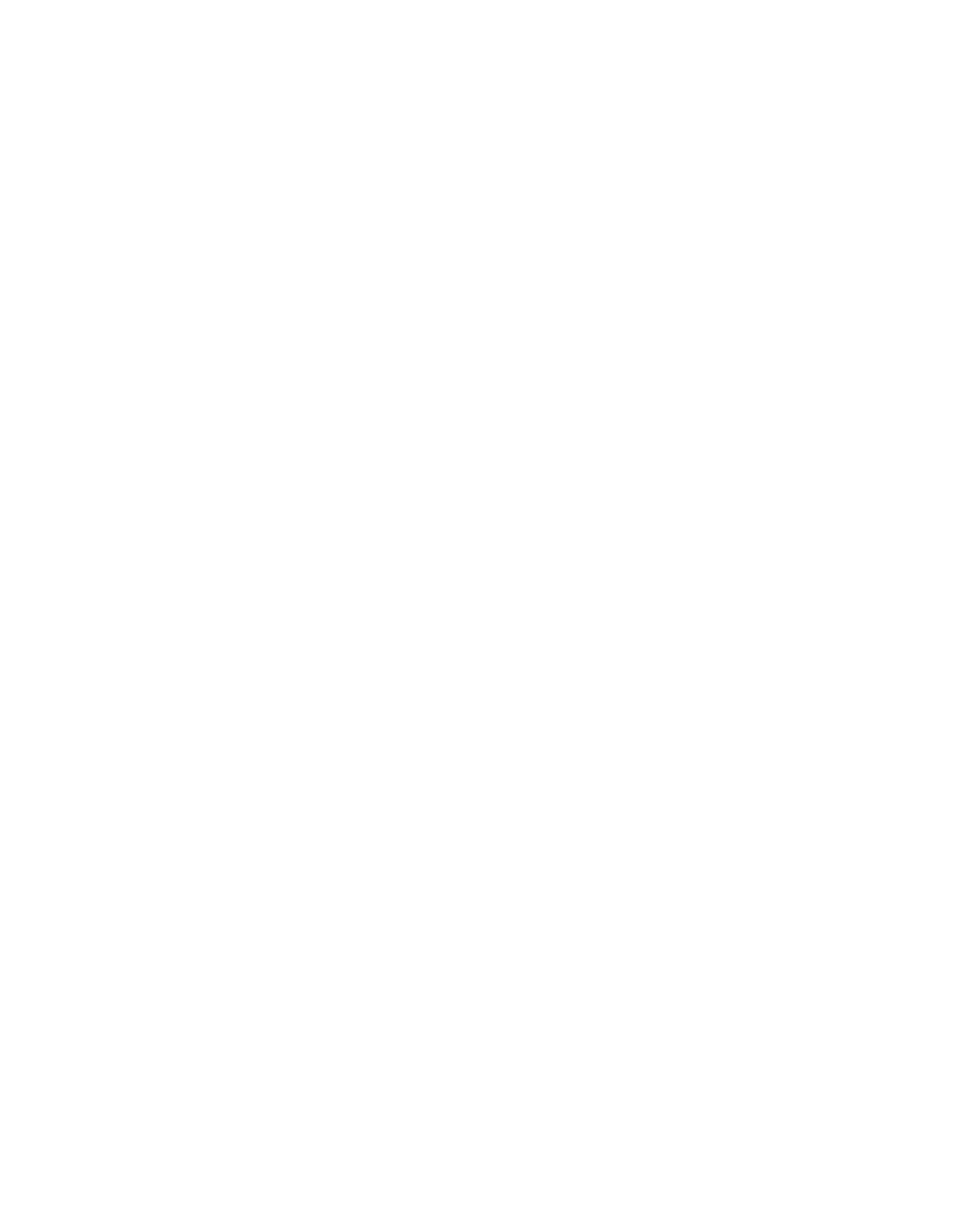## QUARTZ JAWS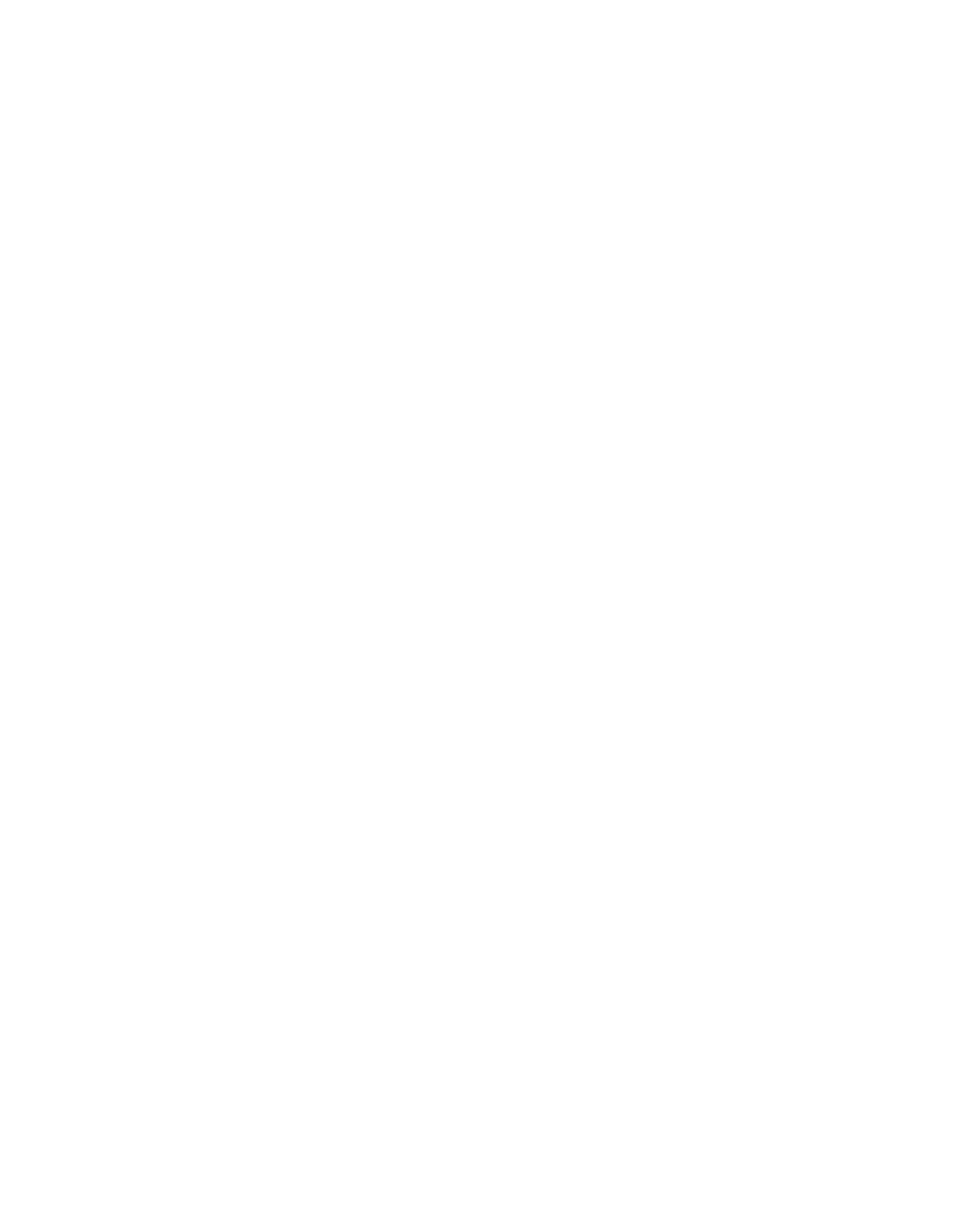I can see the hunger in your eyes as you sit watching the shower head caress me. your eyes devour me.

any moment now, you'll walk over,

and let your fingers crawl along my body

as they taste every inch of me.

I can only imagine it must taste bittersweet,

the friction between us,

as you take a bite out of my collarbone.

I've only ever been hungry like this for you.

glass teeth and quartz jaws,

salt stings my tongue as I kiss my way down your stomach.

you, growling and moaning,

sound just like my favorite song.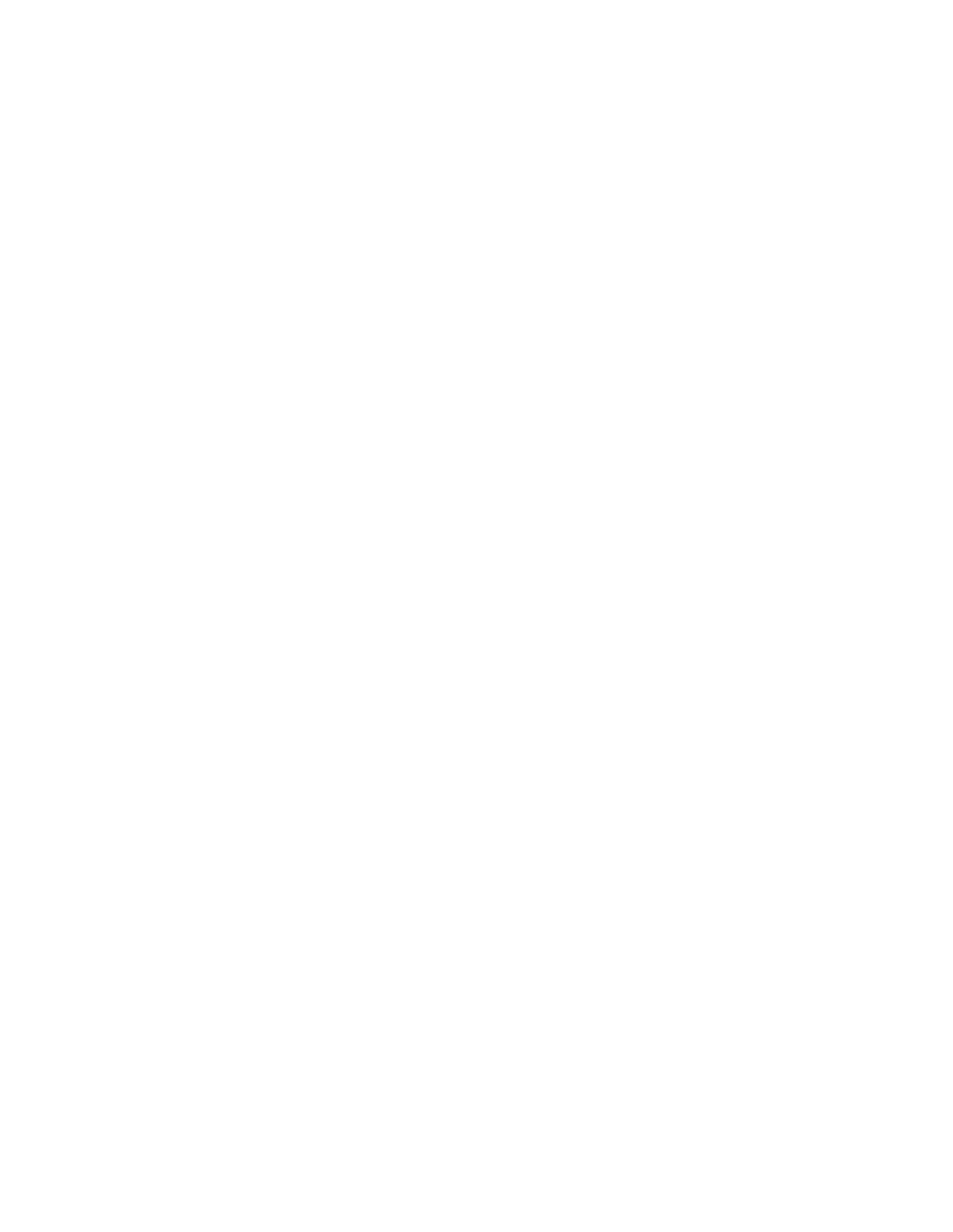as quick as a blink,

a flash,

a merge into the left lane,

left merges right in literally thirty seconds, bro, what are you doing?

one second of human error can cause flesh to rot all because you couldn't take a goddamn second to think.

but that's what we all are, right? Humans? so I take a breath and try not to be angry, because this could have all been much worse. but biting my tongue causes anxiety to creep up. my anxious and his mania are not friends. instead they bounce off once another, these energies create tensions and the tension has us in separate rooms and now we've spent the night and the morning alone.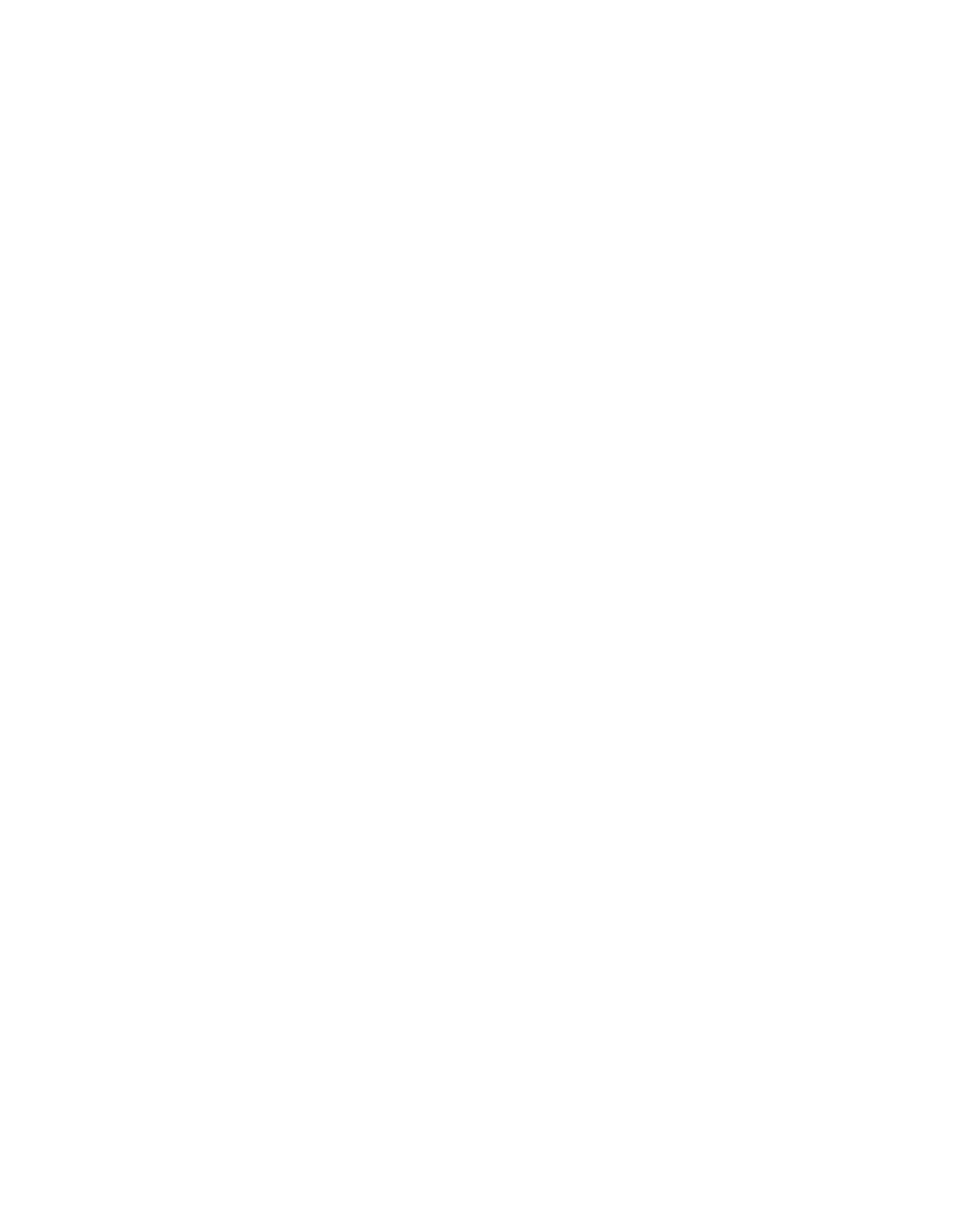rusted iron, dated nails the overgrowth of foliage overcomes societal views and this barren wasteland feels like home for a moment. decay and decrepit walls, blasted with color are more welcoming than worn out acquaintances so what's the point in going home? just one night couldn't hurt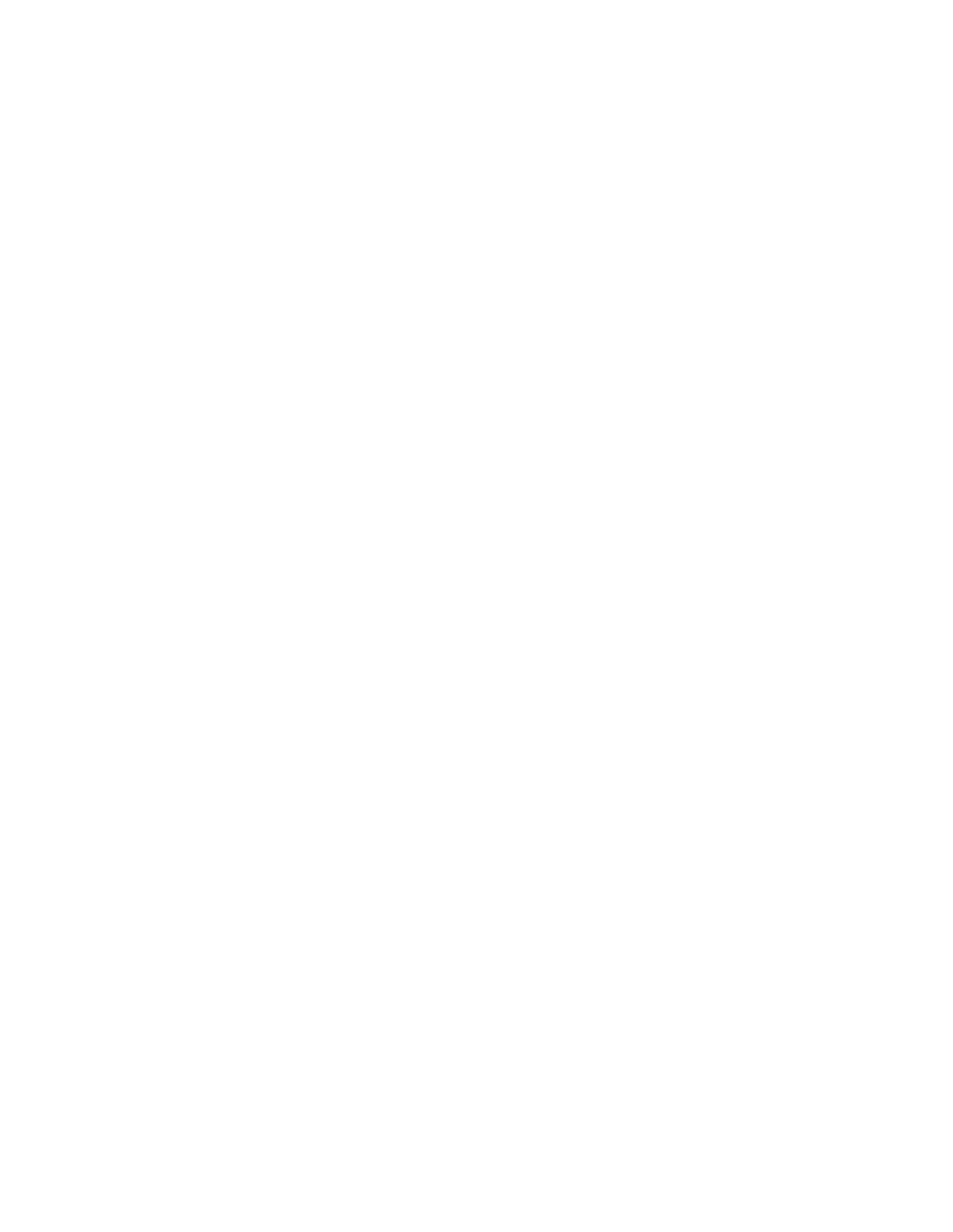step by step, we disappear into the trees. I'll find a nice log to lie on and let the moss and lichen reclaim me. sometimes this body feels more abandoned than home, so I'll close my eyes and let the fungi decompose me as nature takes back what belongs to her.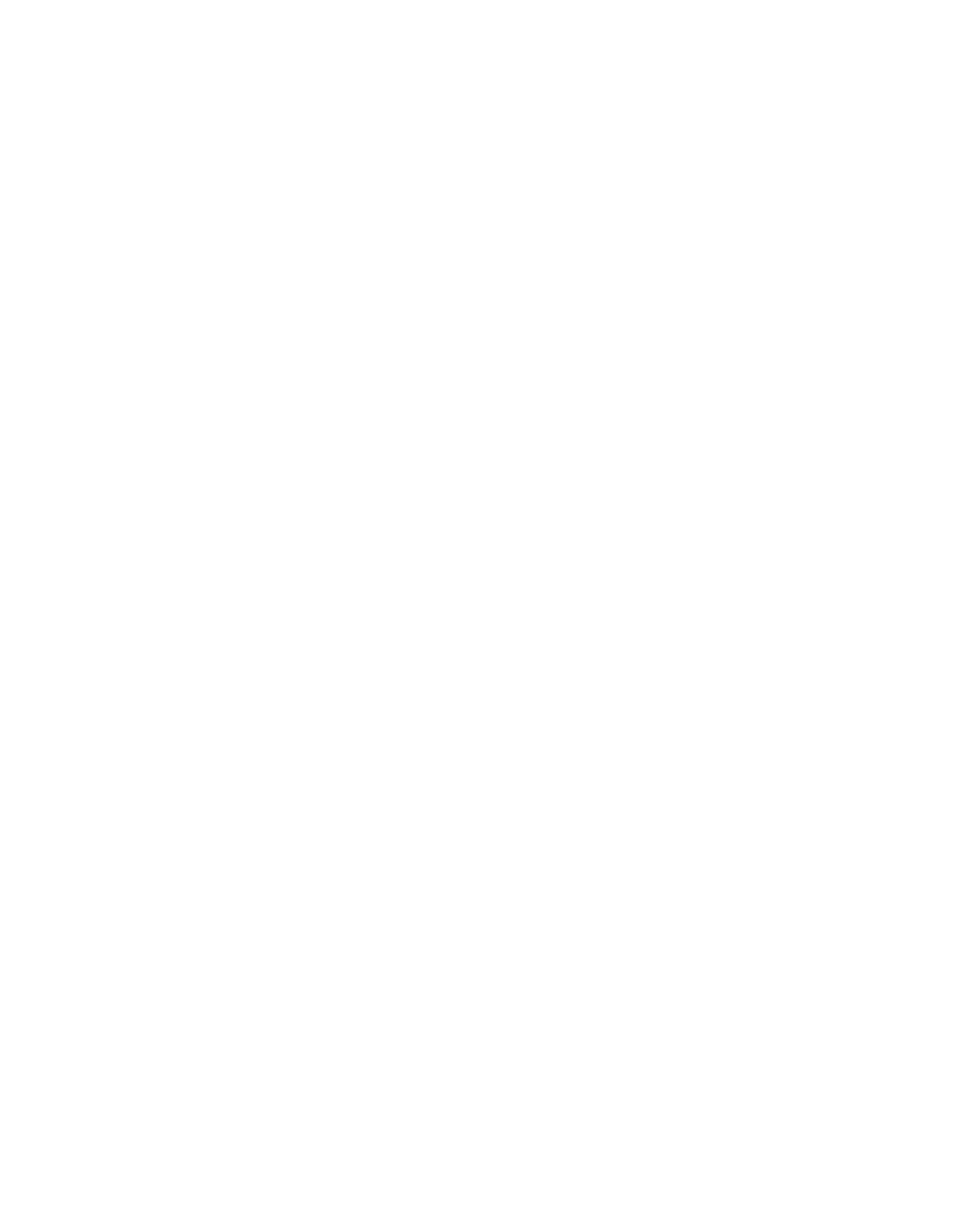tiptoe the edge between adoration and obsession. hard words softly spoken lead to bite marks and bruises, and the monsters that reside in our skins are satisfied by the aggression of it, so we howl with the phases of the moon as instinct takes over.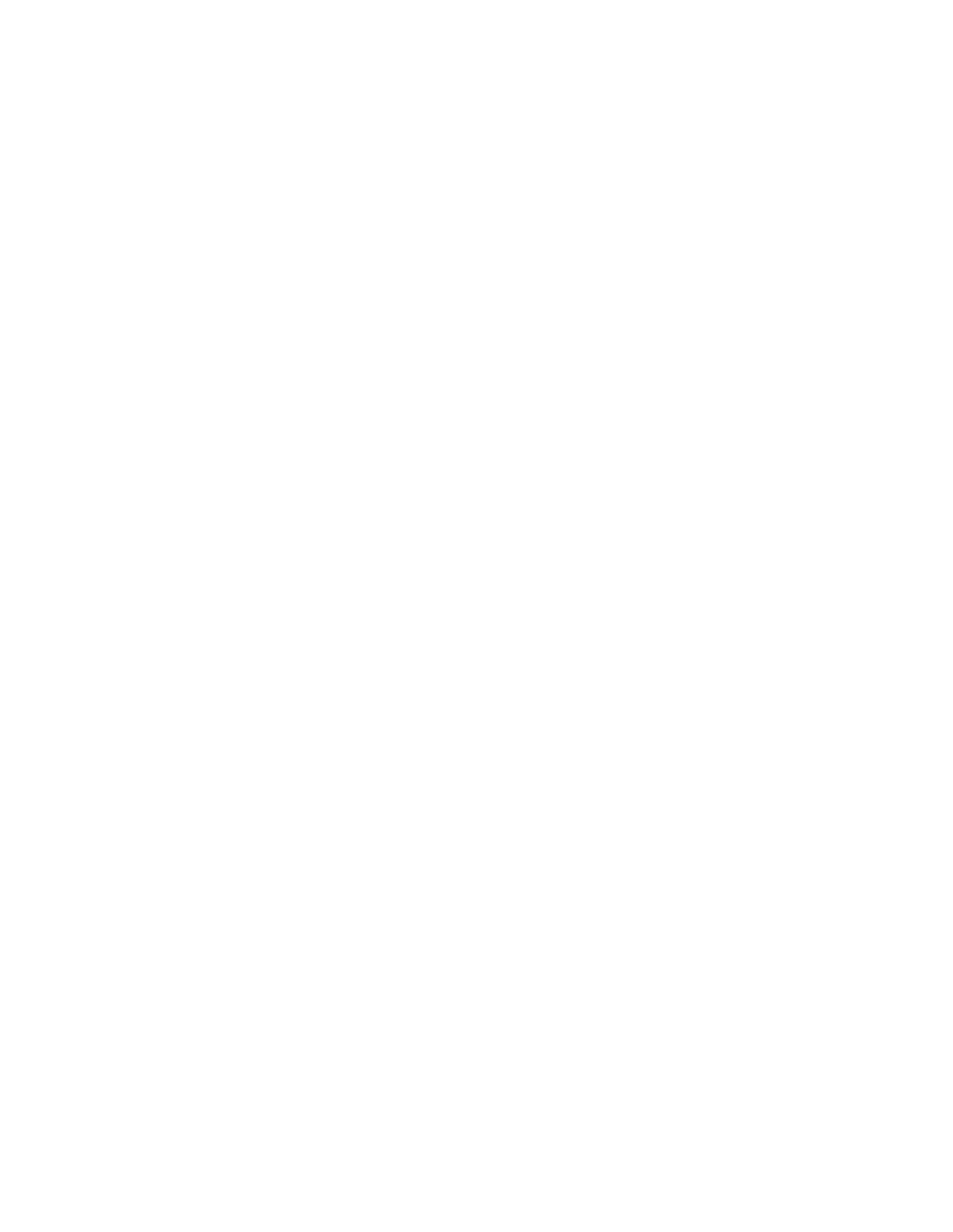I once heard a poet say,

"it's not roulette if all the chambers are loaded."

thinking back on that,

I can't help but think

that's how it feels to argue with you.

harsh defenses and soft replies

are greeted all the same.

sometimes

it makes me wonder

if I should pull out the pistol

and play roulette.